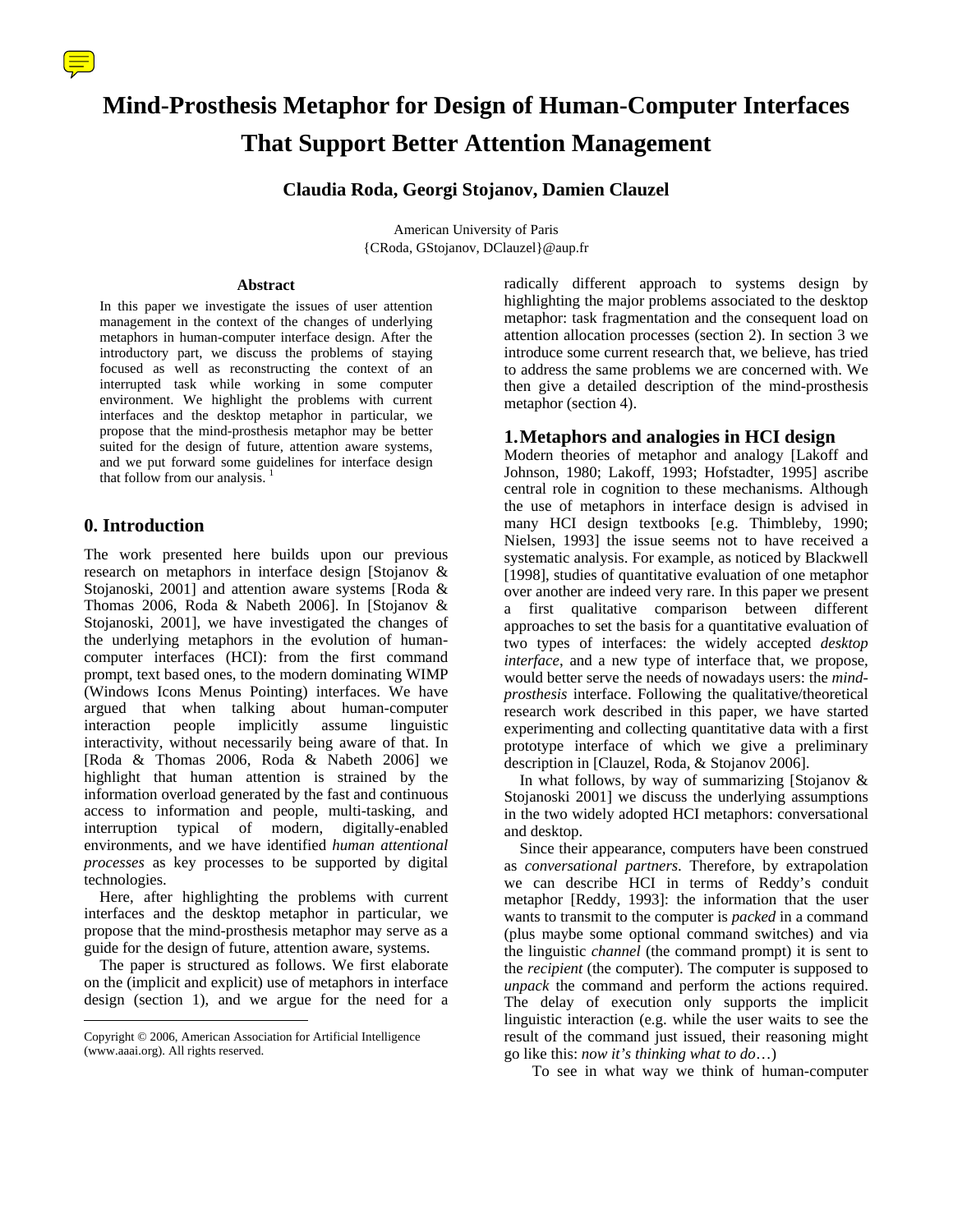interaction as linguistic or conversational, we can contrast this interaction to the one that we have with our cars. Human-car interaction has been, so far, inherently nonconversational, and people don't expect their cars to talk back to them (even if sometimes we *do* talk to them). Indeed, we are not even comfortable with that concept. It is for this reason that, although the technology is available, cars that talk (to warn you to fasten your seat belt, for example) are not very common. Instead, various visual or auditory cues for that purpose are provided. It should be noted however that the field of speech/audio interfaces for various in-car activities (not directly related to the control of the vehicle) is very active [Burnett, 2001; Buhler et al, 2003; Fu et al. 2004; Lai & Cheng, 2001]. Most of this research deals with speech/audio interfaces for operating mobile phones, navigation systems, or entertainment centers during driving, and mainly involves automatic speech recognition (ASR).

 Why are we not comfortable with the talking cars then? Here's our hypothesis: whenever during the interaction with some entity there is a hint of conversational competence, human beings immediately span a huge web of specific expectations regarding the abilities of that particular entity [Weizenbaum, 1966; Huhtamo, 1993]. We tend to anthropomorphize those entities and consequently loose the sense of direct control over them. The control, as it is indeed the case with other human beings, can be exercised only *indirectly* via linguistic means. And if you are driving a car, you certainly want to be in direct control. Therefore all the cues on the control table of a car tend to be non-intrusive and supportive of your main attention focus: driving the car and paying close attention to what's in front of you.

 When the evolution towards "windows, icons, menus, pointing devices" (WIMP) interfaces happened, the conversational metaphor from the prompt based HCIs remained in a sort of conceptual blending [Fauconnier & Turner, 2002] with the explicit *desktop metaphor* usually adopted in the implementations of the WIMP interfaces. (In fact, to be more precise we should add that the acronym "WIMP" does not fully describe these interfaces, as elements of linguistic interactivity like labels and fill-in forms, radio-buttons, options tick boxes, system messages… are omitted. WIMP-L, which includes these Linguistics aspects, might be a better acronym.)

 The desktop metaphor invites users to apply their knowledge from the physical world by directly manipulating the items on the virtual desktop using the virtual continuation of their limbs (the mouse pointer). At the same time, the conversational metaphor is still nurtured via the text elements mentioned above. The end effect is that while we are directly manipulating objects on the desktop there is also some entity (agent?) which occasionally prompts us with linguistic messages, and sometimes asks for linguistic input from us.

 Nowadays WIMP-L interfaces are most widely used, mainly because of Microsoft Windows and Apple's Mac OS.

### **2. The need for a different metaphor**

Current desktop interfaces are strongly based on two fundamental concepts: the *applications*, and the *file system* They have been carefully designed and conceptualized to resemble - as closely as possible - the many tools that one might have had on a desktop in the pre-digital era (e.g. the typewriter, the calculator, the pencil, and more recently, the telephone, the tape-player). In principle, there is an association between *one* application and *one* tool, *one* document and *one* file. The widespread use of the digital version of the tools (the applications) and the advent of the Internet have allowed an increased productivity whilst making easier for people to communicate and exchange the documents produced. This in turns has generated a greater demand on peoples' activities: people are often expected to be able to access and elaborate a much wider range of documents, whilst selecting amongst a wider range of tasks that must be completed in a shorter amount of time.

 We assist at a double layer of fragmentation of work (see figure 1): on the one hand the fragmentation generated by multi-tasking and interruptions (level 1); on the other hand the fragmentation generated by applications and files (level 2). Each of these two types of fragmentations imposes a new load on humans' limited cognitive abilities. Switching between tasks, contexts, applications, documents, etc. requires the activation of processes that involve our perception, and memory (both prospective, and retrospective [Marsh, Hicks, & Bryan, 1999; Meacham & Leiman, 1982; Sellen, Louie, Harris & Wilkins, 1996]), and overall reduces our capacity to appropriately allocate attention.

 Level 1 fragmentation was minimal during the work on the first prompt-based interfaces in the pre-Internet era. Imagine working as a user on a Unix terminal of a mainframe non-networked machine. The few things that could distract you included: system messages ("a process has finished its execution"), a *write* message, or a *talk* attempt from another user, and that was, more or less, everything. Digitally available information was a scarce resource while the user terminal had virtually all of the user attention. On a par with HCI evolution, what also happened is the ubiquity of internet, and the convergence of communication devices (Instant Messengers, cell phones, chat programs…).

 Nowadays, information overload and constant interruptions have become commonplace. At any given moment a user has 8 windows opened on the average, and they spend about 11 minutes on a given task before being interrupted [Mark, Gonzales, & Harris 2005]. Although interruptions may bring to one's attention information possibly useful for the primary (current) task, or even, in the case of simple primary tasks, facilitate task performance [Speier, Vessey & Valacich, 2003]; it has been widely reported that interruptions increase the load on attention and memory [Gillie and Broadbent, 1989], may generate stress [Bailey, Konstan & Carlis, 2001;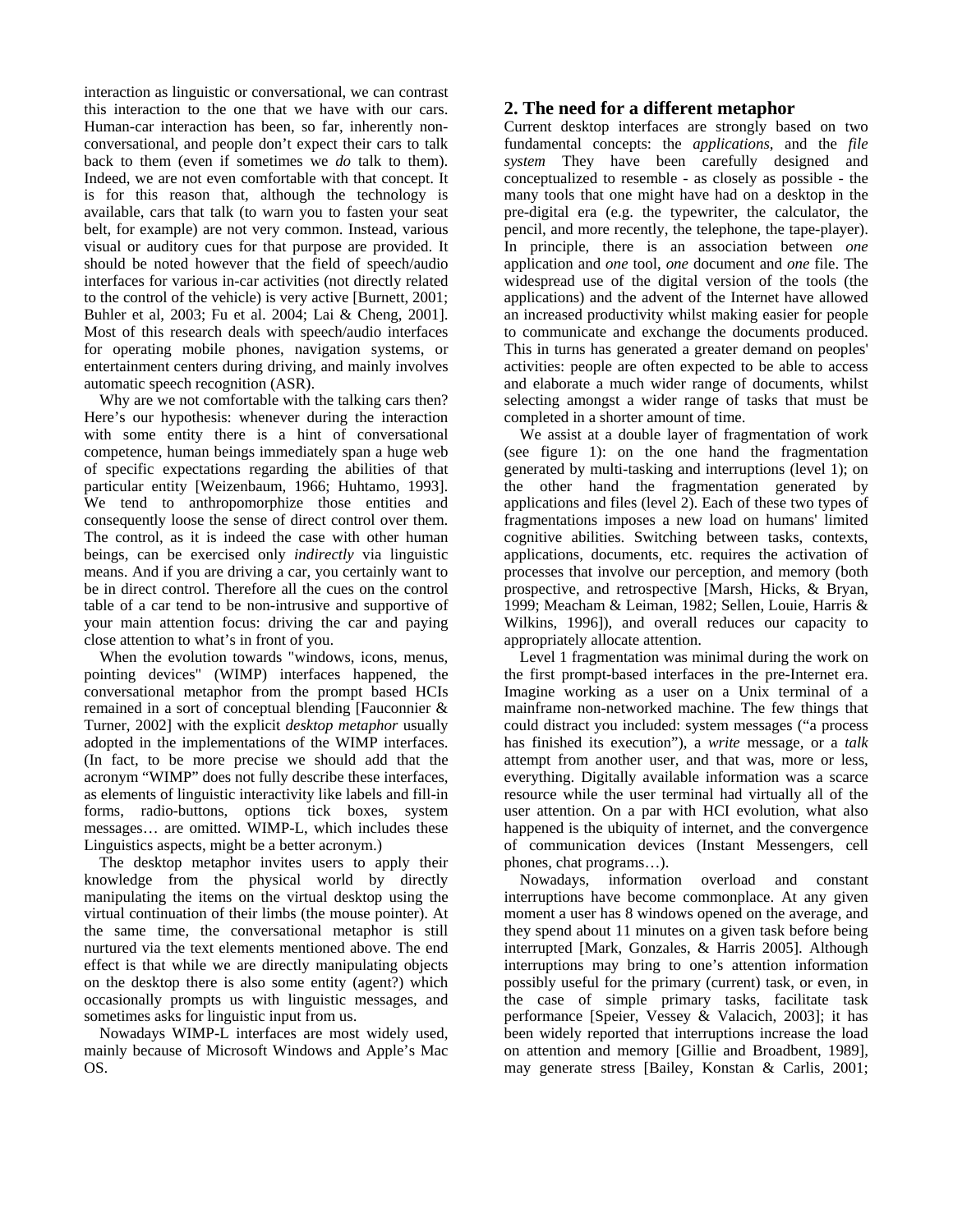Zijlstra, Roe, Leonova & Krediet, 1999), and compromise the performance of the primary task [Franke, Daniels & McFarlane, 2002; McFarlane and Latorella, 2002; Nagata, 2003; Speier et al., 2003] especially when the user is working on handheld devices in mobile environments [Nagata, 2003]. Information inflow increases, cognitive load augments, and attention becomes a scarce resource. Researchers are dealing with new phenomena of notification overload (as a specific example of the information overload) [Van Dantzich et al, 2002] and attention fragmentation [King et al, 2005]. Generally, the issue of attention management in HCI is getting much attention lately as testified by the publication of special issues in academic journals [e.g. Vertegaal 2003; McCrickard, Czerwinski and Bartram 2003, Roda and Thomas 2006a], and by the organization of specialized fora of discussion [e.g. Roda and Thomas, 2004] and research projects [Roda and Nabeth 2006].

 We argue in this paper, that whilst level 1 fragmentation is intrinsic in nowadays activities, level 2 fragmentation could be removed by moving away from the desktop metaphor that has no longer reason to exist in a digital environment which is free of desks, calculators, tape writers, and the likes. The new mind-prosthesis metaphor interface would not only allow removing level 2 fragmentation, but also enable the management of level 1 fragmentation and consequently support human attention allocation processes.

### **3. Current attempts to address fragmentation and facilitate attention allocation**

One avenue taken by some researchers in trying to address the issues related to attention allocation, has been to augment WIMP-L interfaces. The dominant WIMP-L metaphor blend, however, does not facilitate improvements and extensions that would account for attention in a natural manner. In order to be useful a new metaphor should have natural extensions to be able to justly serve technological advances and increasing underlying system complexity. Technological advances made modern CPUs, RAM, and hard-disk memories, hundreds of thousands times faster and as many times bigger in their capacity. Monitors, on the other hand, increased their size by a factor of about 1.5 to 2 (on the average). The current situation is that a computer systems can internally represent much more complex entities while having (almost) the same display capacity. A study from Microsoft Research group [Czerwinski et al, 2003] showed that people using large (42 inches) monitors or even dual or triple monitors can finish their tasks in 10% to 44% less time. The problem with this approach (i.e. keeping the WIMP-L interface and having bigger monitors) has its apparent limits (how much can we extend the monitor size?). Moreover, as noted by the same group of researchers [Czerwinski et al, 2006] bigger

screens bring more usability problems (pp 71-72, emphasis added):

- **1. Losing track of the cursor**. As screen size increases, users change mouse acceleration to compensate and it becomes hard to keep track of where the cursor is.
- **2. Distal access to information**. As screen size increases, it becomes increasingly more difficult and time-consuming to access icons, windows, and the Start Menu across large distances.
- **3. Window management problems**. Large displays lead to notification and window creation problems, as windows and dialog boxes pop up in unexpected places. Window management is made more complex on multimon displays because users wish to avoid having windows placed so that they cross bezels (because of the resultant distortion).
- **4. Task management problems**. As screen size increases, the number of windows that are open increases and users engage in more complex multitasking behavior – better task management mechanisms become a necessity.
- **5. Configuration problems**. The user interface for configuring multimon displays is overly complex and hard to use. When a monitor is removed from the display configuration, it is possible to lose windows offscreen.
- **6. Failure to leverage the periphery**. With larger displays a true periphery is available and could be leveraged for better, peripheral awareness in support of user activities.

Therefore despite the fact that users loved working with large screens, reportedly the situation with attention management had worsened.

In an attempt to adequately answer to the trend toward pervasive computing Maglio and his colleagues [Maglio et al, 2000] rightfully point to the central notion that attention should have in the future interfaces (pp. 1):

If point-and-click graphical user interfaces (GUI) have enabled wide use of PCs, what will be the paradigm for interaction with pervasive computers? One possible approach is attentive user interfaces (AUI), that is user interfaces to computational systems that attend to user actions—monitoring users through sensing mechanisms, such as computer vision and speech recognition —so that they can attend to user needs— anticipating users by delivering appropriate information before it is explicitly requested[…]

Their experimental setup is designed within a framework where the AUI is supposed to be a pro-active mediator and interpreter of the user's intentions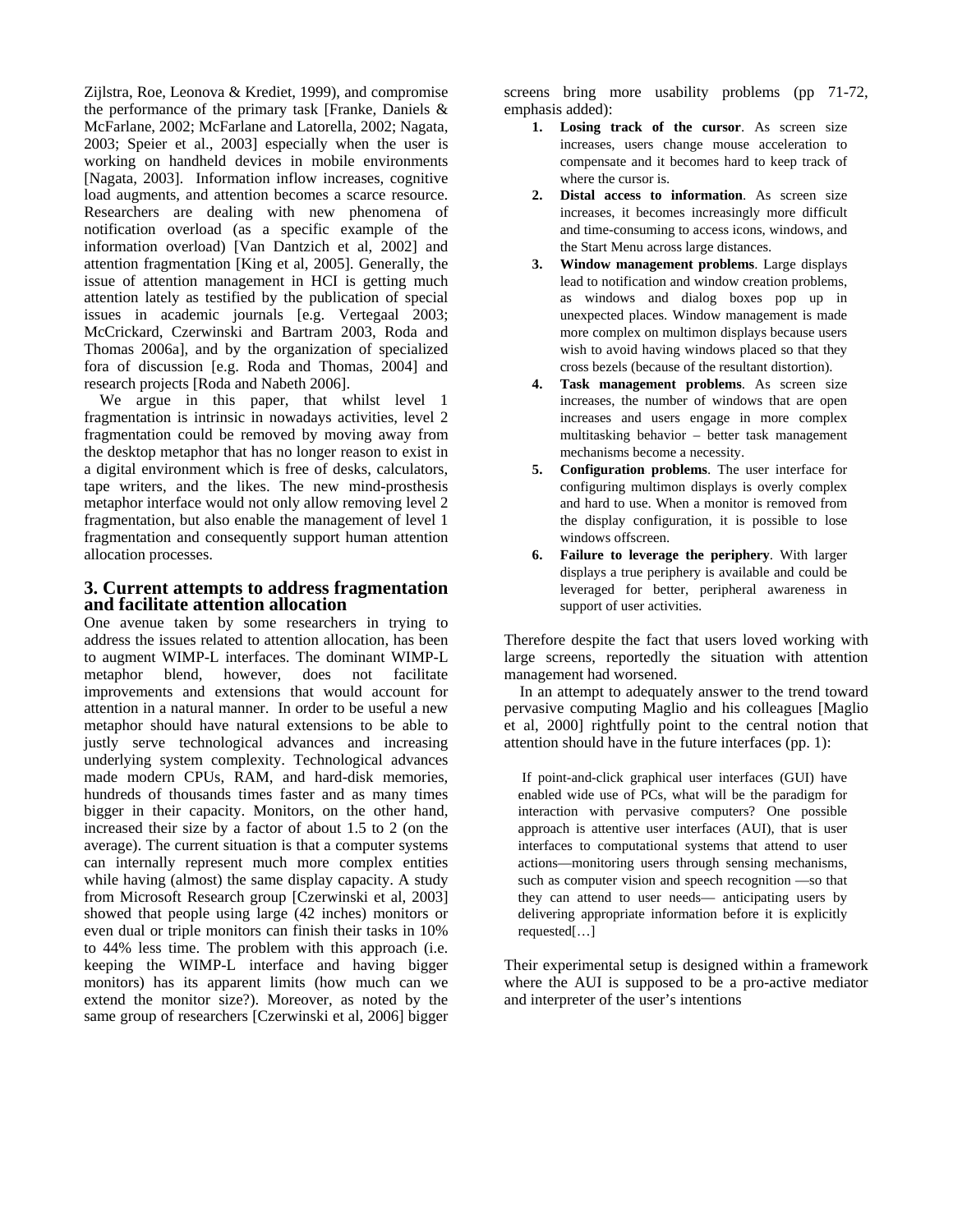

**Figure 1 Double layer fragmentation in current digital environments.** 

. The questions of accessing user attention and interpreting user intentions are indeed very complex. Horvitz et al. in [Horvitz et al, 2003] report the fruits of more than 5 years of research in models of attention in "computing and communication". In the context of nonintrusiveness of interfaces they say (pp. 52):

We consider attention as a rare commodity -- and critical currency -- in reasoning about the information awareness versus disruption of users […]

It is interesting that in the same article, when talking about attention cues, authors quote an example of linguistic interaction in humans (pp. 52):

Attentional cues are central in decisions about when to initiate or to make an effective contribution to a conversation or project. Beyond knowing when to speak or listen in a conversation, attention is critical in detecting that a conversation is progressing. More generally, detecting or inferring attention is an essential component of the overall process of grounding—converging in a shared manner on a mutual understanding of a communication […]

Their *Notification Platform* is a cross-device messaging system that balances the cost of disruption of the user with the value of information from multiple message sources. The platform maintains a probabilistic model of user attention and performs ongoing decision analyses about "ideal alerting, fidelity, and routing." In an attempt to come to the point where the AUI will be able to infer where the user attention is, there has to be an "[…] overall process of grounding—converging in a shared manner on a mutual understanding of a communication […]"In other words in this approach, researchers reinforce the entity (mediator) component within the WIMP-L interfaces. We want to argue that given the best results from Artificial Intelligence research we are far from being able to construct an artifact capable of developing shared understanding of situations. The consequence is that AUI built within the above approach will necessarily be very complex,

frequently wrong in guessing user's attention state, inherently unpredictable, and consequently they risk being more often a nuisance instead of help.

One alternative proposed with the aim of overcoming the aforementioned problems with WIMP-L interfaces was the so called Anti-Mac approach, where Mac stays for the WIMP-L interfaces in general.

Gentner & Nielsen in [Gentner & Nielsen, 1996] explore the possibilities of building better interfaces by violating the main principles of Mac or any other WIMP interface.

Among the principles they propose are:

# **-The central role of language**

In WIMP-L interfaces users directly manipulate objects. But this manipulation is rather limited, (compared, say, to numerous switches in a Unix command). Therefore we should head back for something like a command prompt.

# **-A richer internal representation of objects**

Currently, only a limited number of attributes are known about a file, say: name, size, type, author and the like. The interface has access to only limited information and even less possibilities to add/change some. In an Anti-Mac interface it would be possible to include additional information at interface level: importance, keywords, related documents etc.

### **-A more expressive interface**

As the technology certainly enables more, why keeping the same icon for all the text documents? We have books on the bookshelves but by looking at them we can guess which one is which without opening them.

### **-Expert users**

WIMP-L interfaces may be good for beginners but experts would prefer trading inflexible direct manipulations with more complex operations which can be expressed via command line.

Many of the elements mentioned above were incorporated in different contemporary interfaces. For example, nowadays it is possible to associate metadata to a file via the file system. Those metadata can be used to define, for instance, collections (personal, work, holidays, a project, etc.), priorities (urgent, later...), and relevance dates (this file is only useful the 1st Monday of the month,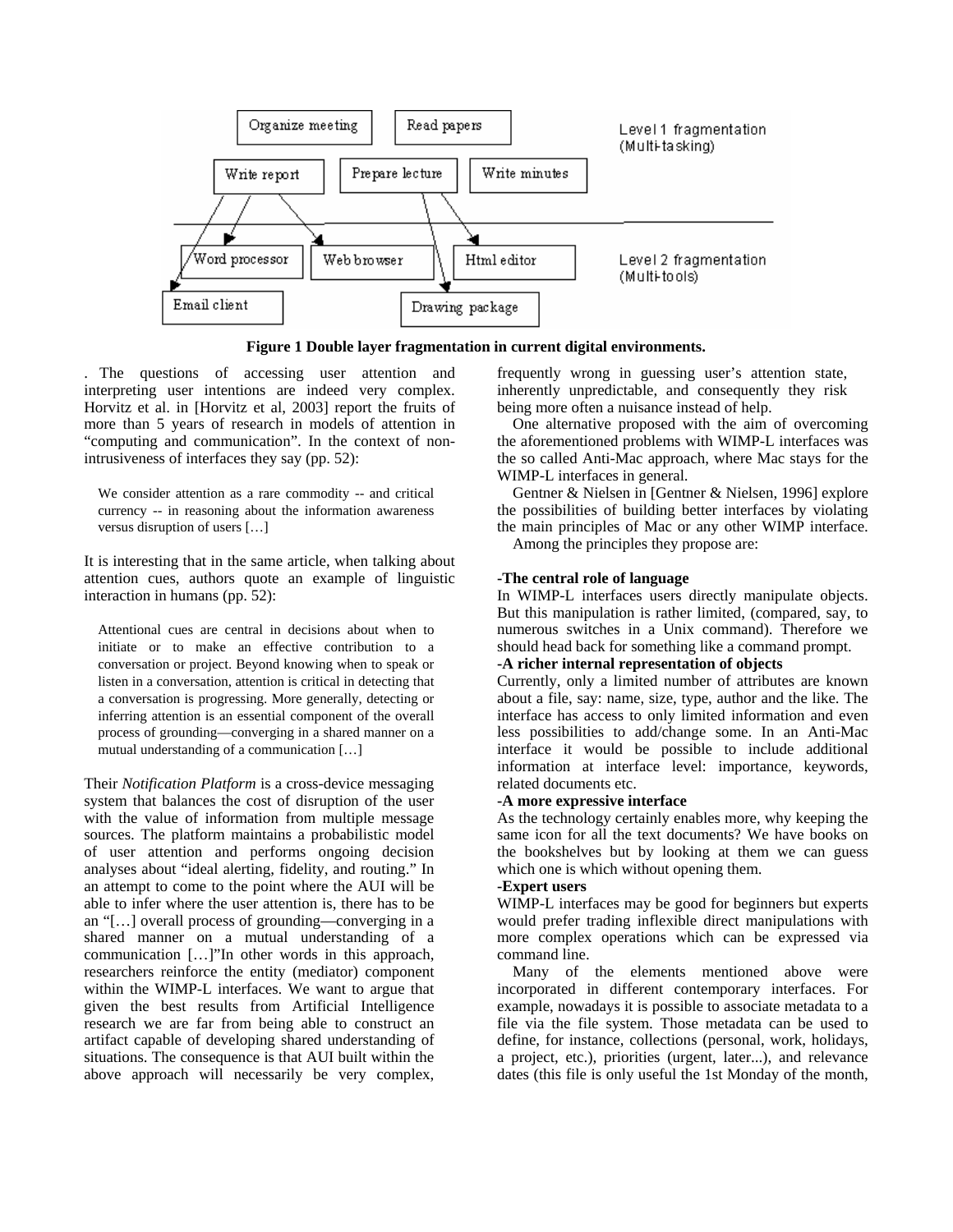this file have to be kept until the end of the year, etc.). The file browser can process those metadata and propose custom views to the user. Furthermore, when displaying a list of file, some systems provide more information than a simple icon (see Figure 2). Linux desktop GUI display files with document's thumbnail instead of using generic icons. So, when browsing the disks the user can actually have a look at what is inside the document and is not restricted to information as file name or size. In a similar manner, file metadata can be provided for the user as small simple icons added on the thumbnail. For example, the file browser displays a key lock if the file is locked, an arrow if the file is a shortcut, gears if the file is important system file, etc. To those automatic metadata icons users can add custom elements: it can be an eye if the user wants to remember to read this file or a heart for a document that they like. Users also have the possibility to define rules for automatically displaying custom icons overlay, based on the files' metadata.

The interest of smart icons is to convey to the user as much as possible information about the objects they represent, in a clear and non-intrusive way.



**Figure 2 Two documents with smart icons**

The main problem with the Anti-Mac approach is that it does not offer an umbrella metaphor that will guide the introduction of new elements to the interface. This is so because of its negative definition (*Anti*-Mac).

In what follows, we describe the mind prosthesis metaphor for HCI design. We describe how a systematic application of this approach facilitates extensions of the interface towards better attention management.

### **4. The mind prosthesis approach (MPA)**

The fundamental philosophy behind the mind prosthesis approach is to treat the interface as an *augmentation* of human cognitive/perceptual capabilities. Much like the hearing aids, spectacles, binoculars, pace-makers etc. are restoring/augmenting our existing capabilities, or like spell-checkers or search engines are adding new ones. The point of departure here should be human users' limited perceptual, working memory, and overall attentional abilities. What we mean by augmentation (prosthesis) can be interpreted as a set of functional organs in the sense of Vygotsky [1978] and Leont'ev Activity Theory [1978]; as adding diverse possibilities for structural couplings

[Maturana and Varela, 1987], between the user and their environment; or adding diverse possibilities for repetitive interactivity [Bickhard, 1993]. These functional organs (or diverse structural coupling) should act towards surpassing human limitations mentioned above. For example, being aware of my working memory limited capacity the interface should provide a way to store and quickly retrieve any sort of object that I may need. I should have the certainty that I can easily and quickly retrieve them at any moment.

This ability to *retrieve* is related to the ability to *bring into focus* the desired information. Focus, and attention in general, should not be seen as static (as done in most HCI research so far) but rather, as suggested in the work of Arvidson [Arvidson, 2003, 2004], attention should be seen as "a process, [which] is dynamic and often tense; it can involve significant transformations of content and relationships." [Arvidson [2](#page-4-0)004, p.  $2^2$ ]. Arvidson advocates that we may *attend* at three different levels: thematic (focus), contextual, and marginal. Attending thematically corresponds to focusing. Attending contextually allows one to distinguish content that is relevant to the theme. Attending marginally allows one to distinguish content which is co-present but irrelevant to both the theme and the context. This model of attention, which although not the main-stream one in cognitive psychology is supported by experimental results [Arvidson, 2004], seems to allow us to address two important issues in system design. On the one hand, it becomes obvious that the context is just as important as the theme when it comes to information representation, it should blend with it allowing the user to define where the theme ends and the context starts. On the other hand the dynamic processes that, in Arvidson's model, allow elements of the context or the margin to become thematic suggest that interfaces should make the best possible use of these three levels. For example, in order to attenuate the intrusiveness of events or incoming information one could represent them in a contextual or marginal area. There, users can still be aware of them while not disturbed in what they are doing. This seems also Mark Weiser's and John Seely Brown's suggestion when they say that

Calm technology engages both the center and the periphery of our attention, and in fact moves back and forth between the two. [Weiser & Brown 1996]

The idea of MPA is to stress the fact the user should feel always in control. In that sense, the periphery of attention can contain vague indices allowing one to initiate particular interactions (e.g. launching a particular program; surveying the state of the system, etc.) which are at hand. When the user decides, they can proceed and engage in a particular activity. One example of this principle is MAC program bar at the bottom of the screen which displays barely distinguishable icons for different applications. Because of their position, and because of the fact that the

 $\overline{a}$ 

<span id="page-4-0"></span><sup>&</sup>lt;sup>2</sup> Page number refers to manuscript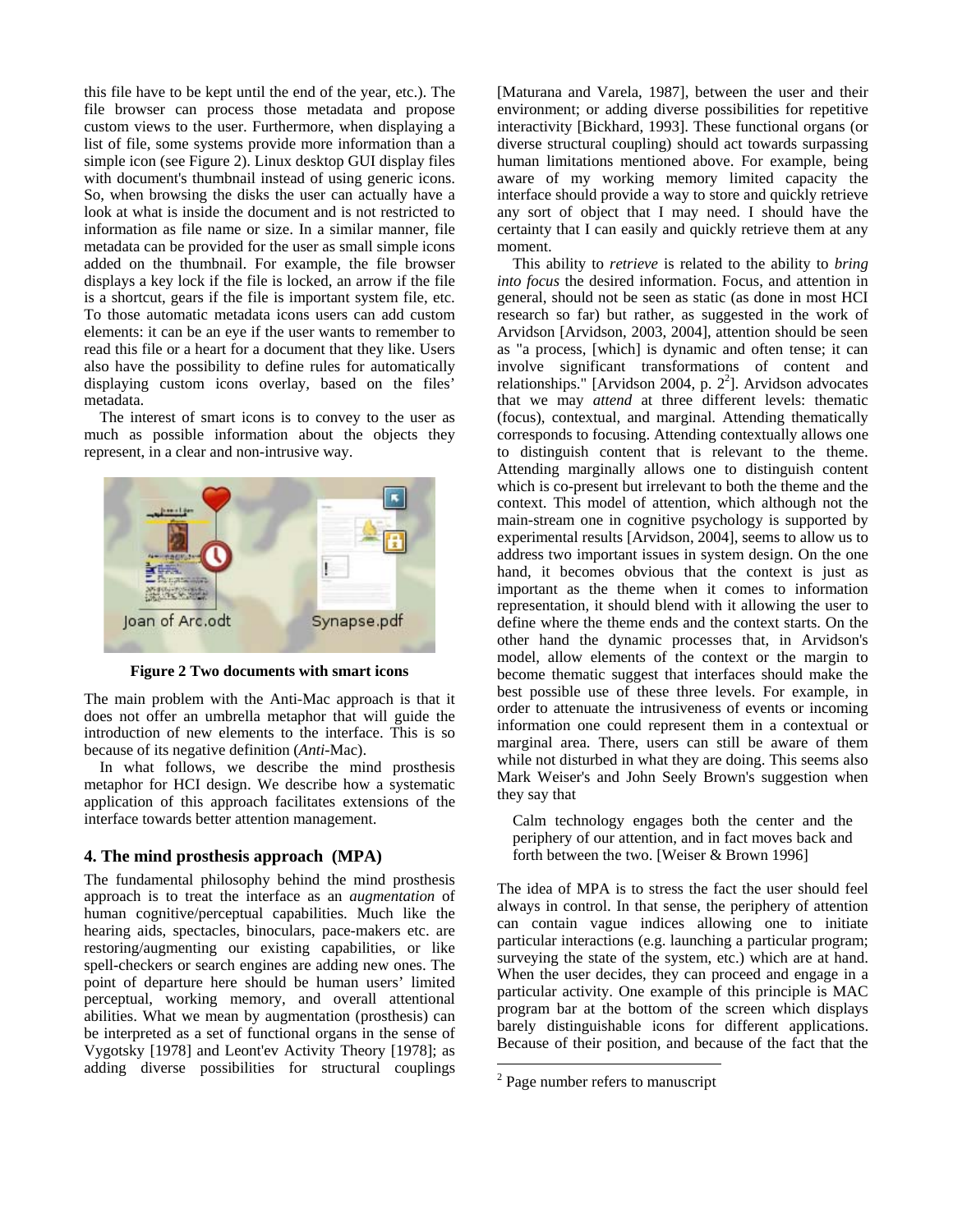user can always drag the mouse pointer over them which results in a nice zooming effect, the user will be assured that they will launch the application they wanted. The net effect of this is a de facto gain in the size of the display, without having physically bigger screen.

We believe that the possibility action of zooming on any object on the screen may be the crucial one in the MPA. [Raskin, 2000; Bederson & Hollan, 1994]. Having the zooming feature enables the users to have a quick and holistic overview of the whole system and quick adjustment to the level of detail needed at any given moment. As argued in [Raskin, 2000] ideally, zooming would eliminate the need of many intermediary levels (or concepts) seen in WIMP-L interfaces like file names, the notion of different applications, etc.

Another crucial feature is that the user should get immediate (if minimal) feedback for any action they choose to perform. This feature again, increases the feel of being in control.



#### **Figure 3 LavaPS application. (see text for explanation)**

Another example of effective use of peripheral attention is LavaPS [Heidemann, 1998] program. Instead of presenting a lot of detailed information about the status of usage of system resources by the active processes (like *ps* command in Unix) some of the most important information about system status is represented in an analog form. A process is represented with a blob whose color is a combination of the process name (for the hue) and the last time it has run (for the saturation). The CPU usage by that particular process affects blob's movement and the more memory it uses the bigger the blob is. In such a way, without paying much attention to it, to user has a summary info of the system status: the blobs that are bright, big, and are moving fast represent processes that use most of the system's resources.

We conclude by briefly proposing some practical guidelines for the design of interfaces as mind-prosthesis supporting human attentional processes.

**-generalized zooming** facility: by this we describe a possibility provided to the user to change the level of presentations of any part of the system. For example a quick *not-too-detailed* view of the whole system should be

available at any moment. On the other hand, zooming on a particular object (e.g. a text file) should provide the user with further information about the file and, if the user so decides, in that file being opened in the appropriate application in a manner transparent for the user.

**-possibility of building different organizational patterns** (for example, additional visual representations of the same internal elements);

 **-continuous navigation** (the user should have clear orientation within the abstract space topology - the user could thus make use of their spatial intelligence in dealing with the interface);

**-tracking the history** of the user actions (as much as is possible in detail on a system level); this feature will enable UNDO of any action, as well as generation of historical context for interrupted activities;

**-redundancy** in the audio-visual cues in the peripheral zone (e.g. the feedback for the user actions or system messages);

**-screening out (e.g. minimization) of the data not relevant for the task at hand**;

**-complying to the capacity of the human short term memory**,

**-managing elements that interrupt the on-going user activity,** allowing the user to make informed decisions on whether they want to bring elements of the periphery in the focus of attention;

- **customization** should be given as an option to the users;

The success of Google search engine interface as well as Apple's iPod control interface shows that users are willing to give up on many powerful (and complex to use) features for the sake of simplicity, predictability, repeatability, intuitive and meaningful operation.

We are aware that full blown implementation of the MPA metaphor based interface would require drastic departure of current design of Operating Systems even at a conceptual level. Besides, sheer inertia in using WIMP-L based computer systems would prevent the spread of MPA based interfaces unless they indeed offer something immediately usable.

### **5. Conclusions**

In this paper we have tried to briefly make explicit the underlying metaphors in the history of human-computer interfaces design starting from the prompt based to modern WIMP-L interfaces. We have outlined the main problems of attention management and speculated that the dominating WIMP-L based metaphors do not offer natural extension which would deal with these problems. We also argued that the Anti Mac approach does not offer a unified underlying metaphor for effective HCI design. We have identified several issues that must be addressed in modern system design including: the problem of work fragmentation, and consequent dynamic attention allocation. In the final part of the article we presented the mind-prosthesis approach as a possible new metaphor for interface design that addresses the issue previously raised.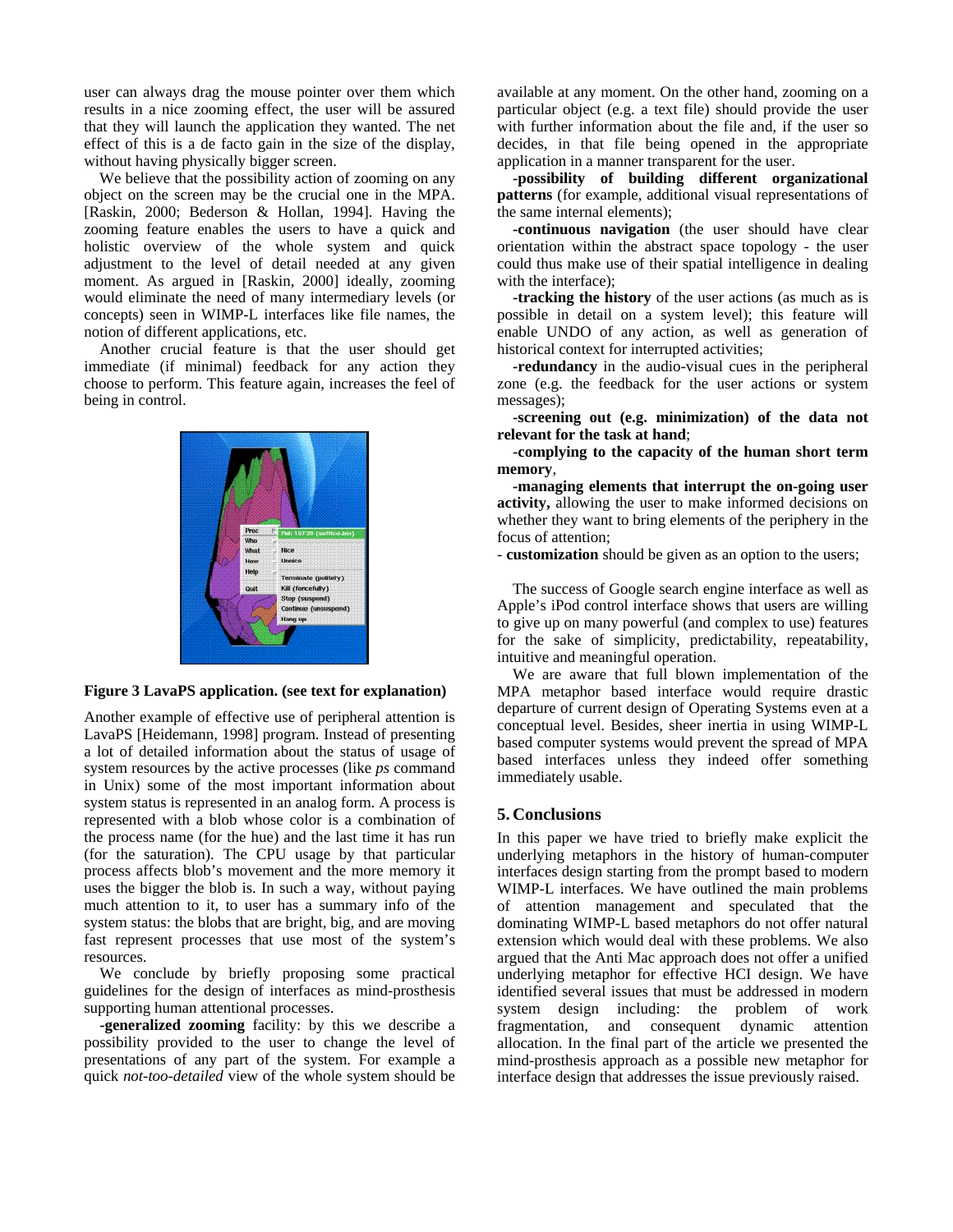### **Acknowledgement**

The work presented in this paper result was partially funded by the 6th Framework research program of the European commission

#### **6. References**

Arvidson, P. S. (2003). A lexicon of attention: From cognitive science to phenomenology. Phenomenology and the Cognitive Sciences, 2(2), 99-132.

Arvidson, P. S. (2004). Experimental evidence for three dimensions of attention. In L. Embree (Ed.), Gurwitsch's relevancy for cognitive science: Springer.

Bailey, B. P., Konstan, J. A., & Carlis, J. V. (2001). The effects of interruptions on task performance, annoyance, and anxiety in the user interface. Proceedings INTERACT '01, 593-601.

Bederson, B.B., Hollan, J.D. 1994. "Pad++: A Zooming Graphical Interface for Exploring Alternate Interface Physics, ACM UIST '94

Blackwell, A. F. 1998. *Metaphor in Diagrams*. Unpublished PhD Thesis, University of Cambridge, UK

Bickhard, M.H. 1993. Representational Content in Humans and Machines, Journal of Experimental and Theoretical Artificial Intelligence, 5, pp. 285-333

Burnett, G.E., Porter, J.M. 2001. Ubiquitous computing within cars: designing controls for non visual use. Int. J.Human-Computer Studies, 55, pp. 521-531.

Bühler, D., Vignier, S., Heisterkamp, P., Minker, W. 2003. Safety and Operating Issues for Mobile Human-Machine Interfaces. *Proc 8th International Conference on Intelligent User Interfaces* pp. 227-229.

Clauzel, D., Roda, C., & Stojanov, G. 2006. Tracking task context to support resumption (position paper for 2006 workshop on computer assisted recording, pre-processing, and analysis of user interaction data). Proceedings HCI 2006 - Engage, London, UK. *forthcoming*

Czerwinski, M., Robertson, G.G., Meyers, B., Smith, G., Robbins, D. & Tan, D. 2006. Large display research overview. *In Proceedings of ACM's CHI 2006,* pp. 69-74

Czerwinski, M., Smith, G., Regan, T., Meyers, B., Robertson, G. and Starkweather, G. 2003. Toward characterizing the productivity benefits of very large displays. *Proceedings of Interact 2003*, pp. 9-16.

Fauconnier, Gilles and Turner, Mark . 2002. *The Way We Think: Conceptual Blending and the Mind's Hidden Complexities*. Basic Books.

Franke, J. L., Daniels, J. J., & McFarlane, D. C. 2002. Recovering context after interruption. Proceedings 24th Annual Meeting of the Cognitive Science Society (CogSci 2002), pp. 310-315.

Fu, Z., Pow, L.L., Chen, F. 2004, Evaluation of the difference between the driving behavior of a Speech based and a speech-visual based task of an in-car computer, ICSL Conference pp. 453-469.

Gentner, D. & Nielsen, J. 1996. The Anti-Mac Interface. Communications of the ACM, Vol. 39, No. 8, pp. 70-82.

Gillie, T., & Broadbent, D. E. (1989). What makes interruptions disruptive? A study of length, similarity and complexity. Psychological Research Policy, 50, 243-250.

Heidemann, J. LavaPS. 1998. Available at http://www.isi.edu/~johnh/SOFTWARE/LAVAPS/

Hofstadter, D. 1995. *Fluid Concepts and Creative Analogies*, Basic Books.

Horvitz, E., Kadie, C. M., Paek, T., Hovel., D. 2003. Models of Attention in Computing and Communications: From Principles to Applications, Communications of the ACM 46(3) pp.52-59.

Huhtamo, E., 1993. Seeking Deeper Contact. In: Eckhard Diesing and Ralf Sausmikat (eds.)catalogue of European Media Art Festival Osnabruck, pp. 251-272.

Janney, R. W. 1997. The Prosthesis as Partner: Pragmatics and the Human-Computer Interface. *Proceedings of CT97 Conference* Aizu, IEEE Computer Society, pp. 82-87.

Lakoff, G., Johnson, M., 1980. *Metaphors We Live By.*  Chicago: University of Chicago Press.

Lakoff, G. 1993. The Contemporary Theory of Metaphor. In A. Ortony (ed.) *Metaphor and Thought 2nd Edition*, Cambridge University Press, pp. 202-251.

Lai, J., Cheng, K. 2001. On the road and on the Web? Comprehension of syntactic and human speech while driving. *Proceedings SIGCHI Conference Human Factors in Computing Systems*, pp. 206-212.

Leont'ev, A.N. 1978. *Activity, Consciousness, and Personality*. Englewood Cliffs, NJ: Prentice-Hall

Maglio, P. P., Matlock, T., Campbell, C.S., Zhai, S., and Smith, B.A., 2000. Gaze and Speech in Attentive User Interfaces, In: In Lecture Notes in Computer Science Vol. 1948, pp 1-7, Springer *Proceedings of the International Conference on Multimodal Interfaces*